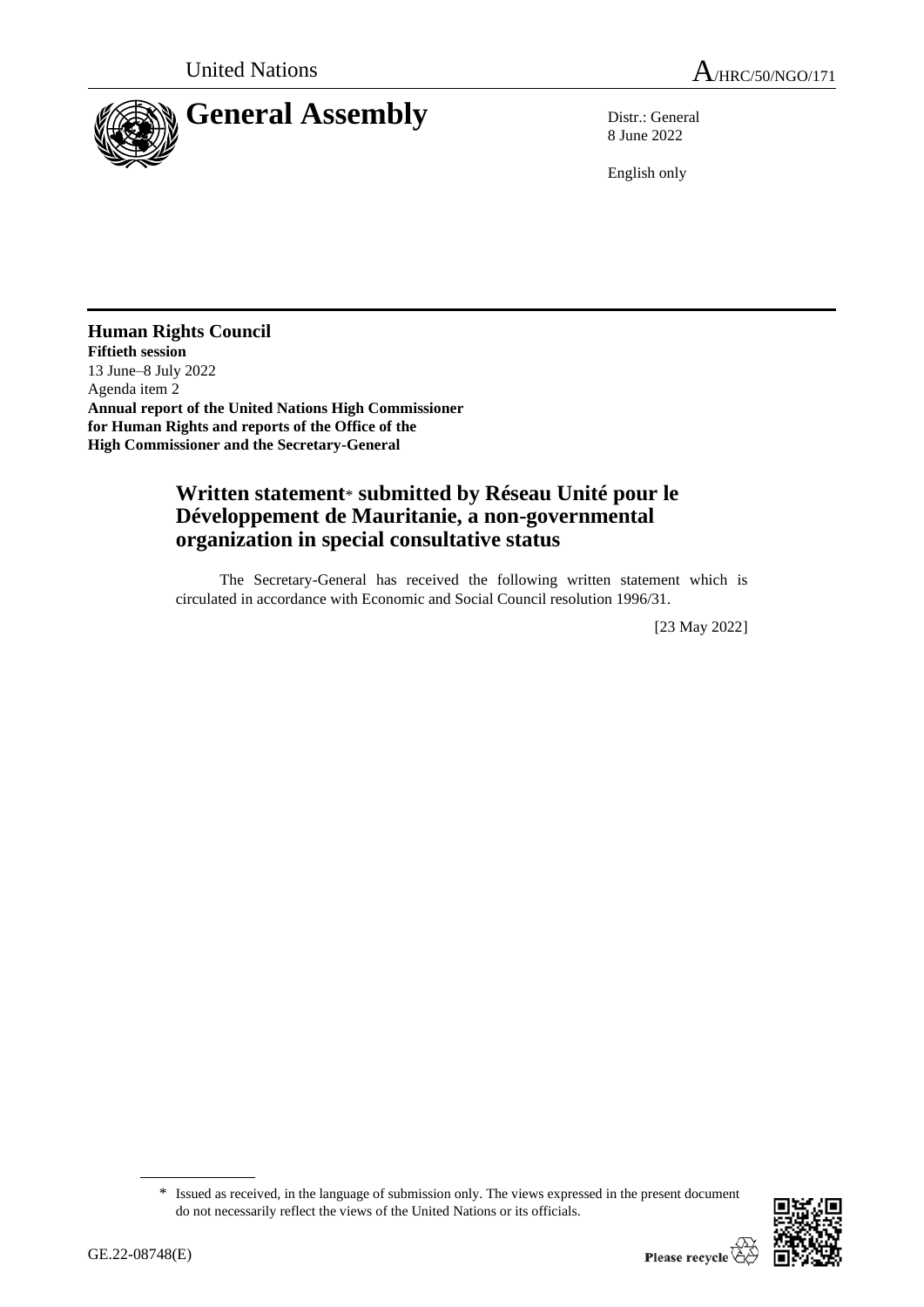## **The Current Situation Over The Western Sahara Conflict**

From our belief in the importance of the United Nations High Commission for Human Rights and its pivotal role in consolidating peace and the welfare of peoples and respect for human rights around the world, we are sending you this communication about the situation in Western Sahara, which has known a political conflict since the seventies of the last century. As you know, this long-lasting conflict is a threat to peace and stability in both North Africa and the Sahel and Sahara region.

The residents of the Western Sahara region are looking for a peaceful solution that protects them from the isolation and division they are experiencing because of the camps and the separation wall. Since 1976, Saharawi families have been living in division and scattering due to the insistence of the parties to the conflict not to provide concrete solutions to lift the siege on these victims.

The Sahara conflict has become a burden on the international community, as we see that its seriousness and its ability to push for a diplomatic solution are starting to be questioned since all the conditions are suitable impose the solution that respond to the aspirations and security of the local resident first and protect the region from the geopolitical repercussions the world is witnessing these days.

The residents of the camps have been greatly affected by the repercussions of the covid pandemic, which proved Algeria's inability to protect the residents of the camps in Tindouf from the devastating effects of the pandemic Algeria failed to fulfill its international obligations as it is responsible for the protection of the refugees in the camps of Tinduf on its territory from human rights violations committed by polisario officials as well as terrorist and criminal groups.

Unfortunately, the political decision in the Tindouf refugee camps is not in the hands of the Polisario. Rather, it has become our duty to acknowledge that Algeria is the one that controls and dominates the choices of the Sahrawis. Therefore, the independent commission for human rights draws your attention to its concern that Algeria will take destructive decisions for the future of these victims, as it has chosen to be support the countries that call for wars and has chosen to be a rear base for these forces. Therefore, we refuse to involve the saharwi refugees in any possible tension that Algeria may escalate in the near future.

The Tindouf camps, under that state-quo and the absence of a promising political intention of polisario and Algeria for overcoming the conflict in a manner that preserves human dignity and a decent life for the original inhabitants of Western Sahara, these camps have become incubating structures that support and nourish terrorism and organized crime. These groups exploit youth who seeks to improve his economic conditions by all means. This makes them easy victims of the exploitation of terrorist organizations, especially since the camps provide young people trained to carry weapons since they were children. Therefore, resolving the conflict in the Western Sahara will be an effective way to dry up one of the sources of terrorism in the Sahel and Sahara region

The general political context in Western Sahara, in addition to the growing desire of the population of the region to end the conflict, help greatly to take effective steps on your part to urge Algeria to accept a peaceful and realistic solution, which we see that Morocco has interacted positively in order to resolve the conflict by proposing autonomy to negotiation since 2007. The opportunity is ripe to put pressure on Algeria to allow the polisario leaders to accept autonomy as a solution to the conflict, especially since there is increasing international recognition for considering autonomy as the credible and rational solution to resolving the conflict in Western Sahara.

The American recognition of Morocco's sovereignty over the Western Sahara is a strong signal that the population received with satisfaction and acceptance, and it must be exploited in order to push for the adoption of autonomy based on respect for human rights and to enable the Sahrawis to enjoy their full economic, civil and political rights, preserve their culture and benefit from the natural resources of the Western Sahara region.

For all that;